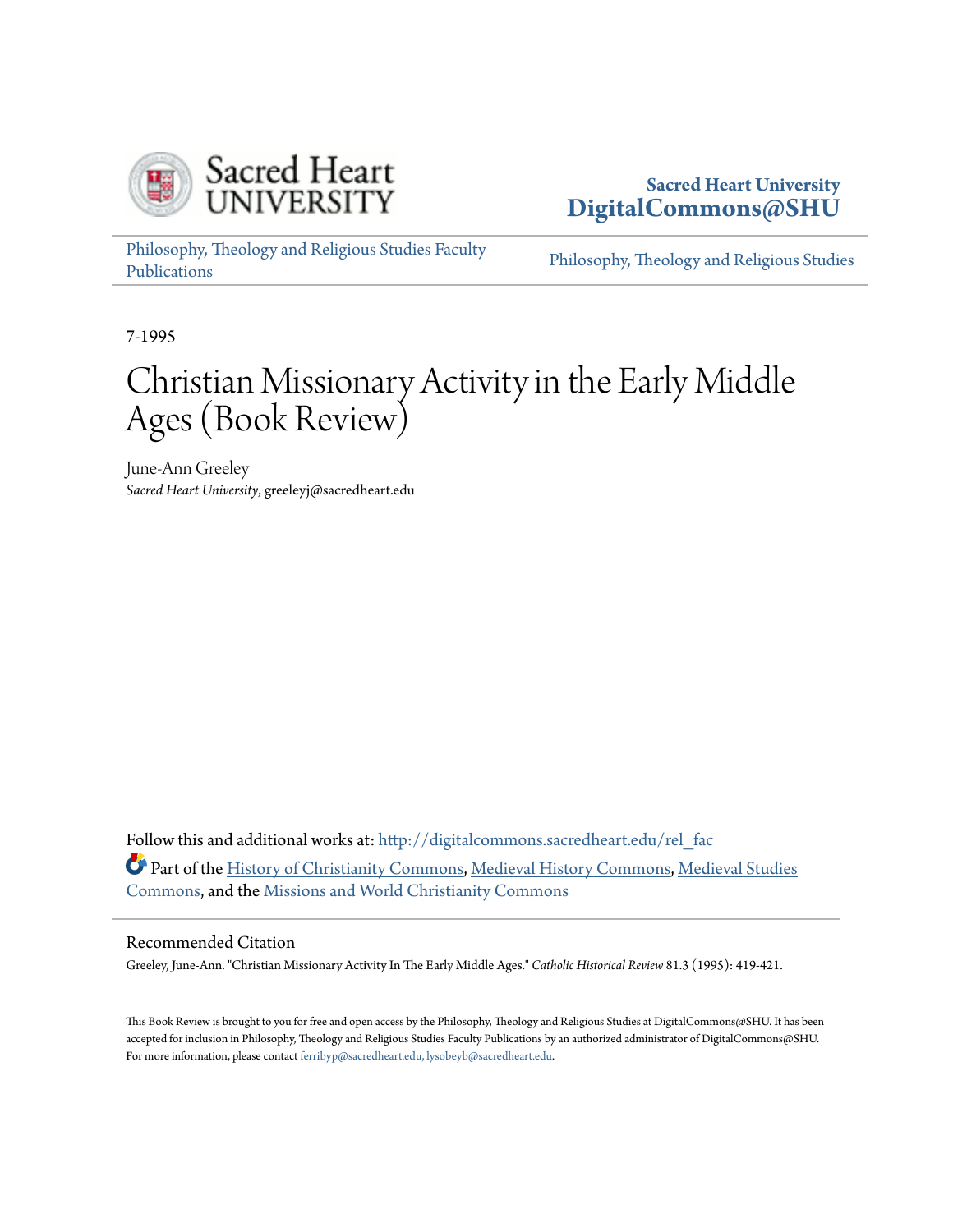issue in the debate about human rights. The American Bill of Rights equivocates in exactly the same fashion as the 1983 Code when it specifies the "subject" of its rights. Some clauses use the word "person," others "citizen." Do the rights enumerated in the Bill of Rights only apply to those who have entered our country by legal means? Or do they apply to all persons residing in the territory governed by the Constitution? Our courts have not seen the equivocation and have most often opted for the former meaning of "person" while remaining blind and oblivious to the latter.

The hallmark of Gaudemet's work has been an attention to detail that illuminates large issues. The essays in this book continue that great intellectual tradition.

Syracuse University

Kenneth Pennington

## Christian Missionary Activity in the Early Middle Ages. By Richard E. Sullivan. [Variorum Collected Studies Series, CS 431.] (Brookfield, Vermont: Variorum, Ashgate Publishing Company. 1994. Pp. x, 265.)

The missionary work of the early Church certainly has not gone unnoticed as a topic worthy of investigation; indeed the lives and activities of some key figures, such as Saint Gregory the Great and St. Boniface, have been of especial interest, particularly in the role each is considered to have played in the formation of the theological underpinnings of the medieval western Church. Nonetheless, this collection of, admittedly, older articles should still claim a place on the bookshelf of any scholar of the medieval Church or of the culture of the Carolingian world; the comprehensive depth of the articles and their wealth of textual scholarship make for compelling reading, and their examination of, particularly, the methodologies of conversion within the early medieval Church affords the reader an opportunity to explore some of the seminal work in the field.

First, a caveat: These six articles are, indeed, *familiar*—but not antiquated. The earliest does date from some forty-two years ago, and the most recent, from sixteen years ago. There is a single-page bibliography of more "contemporary" (1967?) work in the area of conversion and missionary studies; however, it does not seem very inclusive of works concerned exclusively with missionary studies. Yet, like others in the Variorum series, this collection of essays serves like a personal Festschrift to the career of Richard E. Sullivan, and one cannot help but be grateful that such cogent work has been gathered into one volume for easy availability.

As Richard Sullivan indicates in the preface to the text, when he first embarked upon his own scholarly study of the conversion of the Graeco-Roman culture from a pagan to the Christian system of belief, historians at that time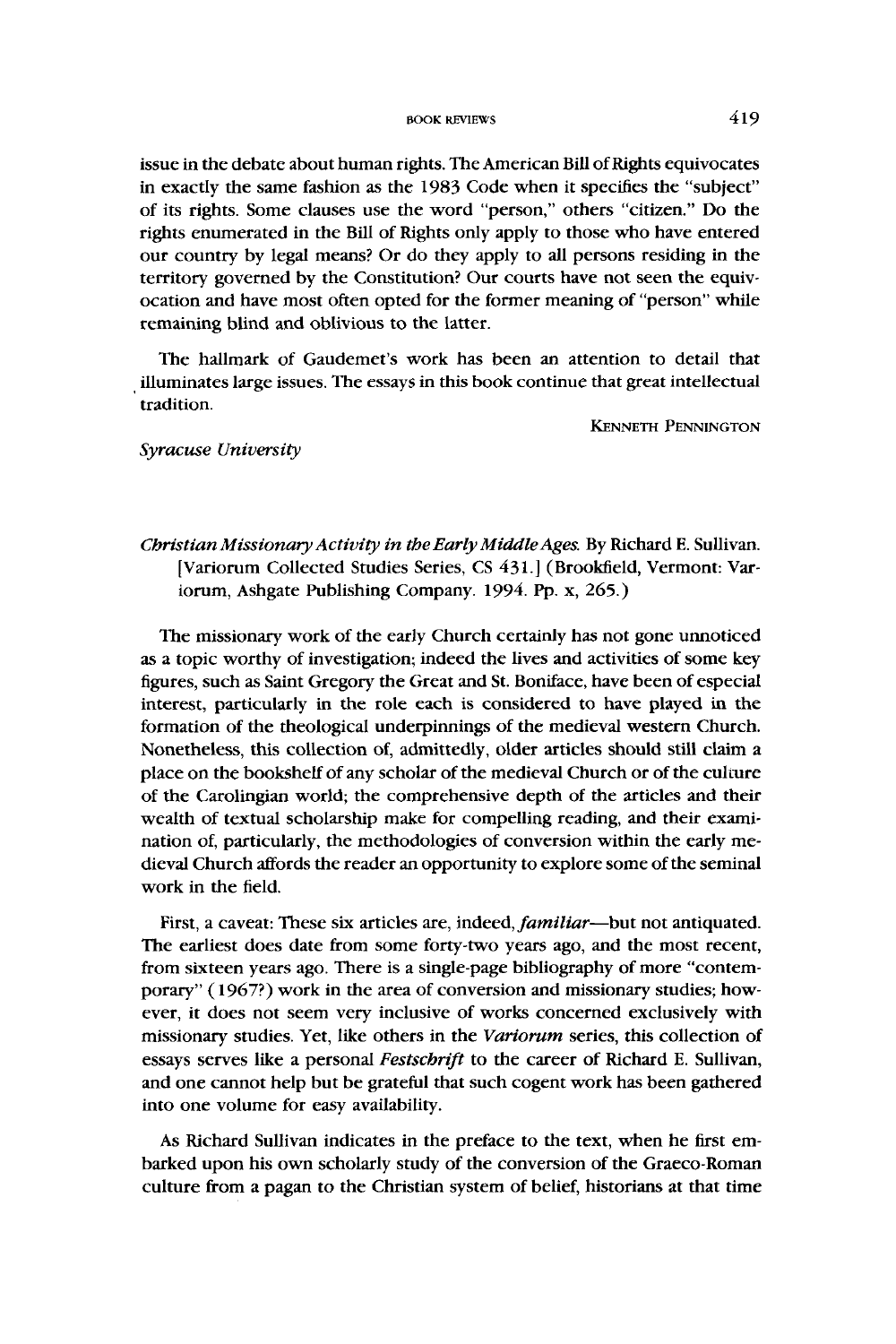generally considered the expansion of Christianity among the western nations (in particular) during the early Middle Ages to have been, as it were, foreordained, in fact, well-nigh divined. There could be no doubt for such historians, but that the success of Christianity had been assured because its champions enjoyed a superior morality, manifested by their political victories, economic resources, and cultural wealth. However, through thoughtful analysis of records and documents dating from A.D. 500 to 900, Dr. Sullivan determined that the conversion of the ancient world to Christianity was not as elementary as had been previously thought, and that any "success" was due as much to the individual vigor and enthusiastic adaptability of each missionary monk as to any predetermination of historical processes.

Each article thoroughly emphasizes the bold initiative that was missionary work, and the final article, "The Medieval Monk as Frontiersman," serves well as an articulate counterpoint to all others. Although the article discusses monasticism in general, and not merely in its evangelical function, it does assert that the point (literally and figuratively) at which the Christian monk met the pagan native was as unknown and quixotic a "frontier society" (VI, 36) as any other; indeed, such an environment and circumstance demanded of the monks so prodigious a reserve of self-reliance and spontaneity, that only the most resolute and innovative would be able to survive. Article II, "The Carolingian and the Pagan," article HI, "The Papacy and Missionary Activity in the Early Middle Ages," and article V, "Early Medieval Missionary Activity: A Comparative Study of Eastern and Western Methods," in fact demonstrate with ample detail that die western missionary, unlike his eastern counterpart, was left fairly isolated, in uncharted lands, to introduce, to preach, to impart, and to persuade elements of Scripture and conditions of new ritual. The evangelical representative of Byzantium had the practical advantage of being able to perform his duties not under the shadow of a political and social vacuum, but usually under the protection of both the aristocracy of the native citizenry and the economic (as well as spiritual) resources of the emperor in Constantinople. His brother in the West was essentially a pioneer in territory and in souls, and was thus personally responsible for his own physical livelihood, his continual access to individual villages and tribes, and his unique status as the only significant emblem of his faith and his civilization.

Given such social and cultural parameters, then, it is quite understandable that the theological dimensions of the mission work in the East and in the West should have differed. The East professed a complete, profound, and mature faith of a superior civilization. The West, as article I "Carolingian Missionary Theories" examines, had to move swiftly, independently, baptizing and then instructing the converts in a faith that seemed diffuse, mobile, fresh of a culture not as readily apparent. An investigation in contrast (and comparison) between eastern and western missionary activity is provided in article rV, "Khan Boris and the Conversion of Bulgaria: A Case Study of the Impact of Christianity on a Barbarian Society," an exhaustively documented look at